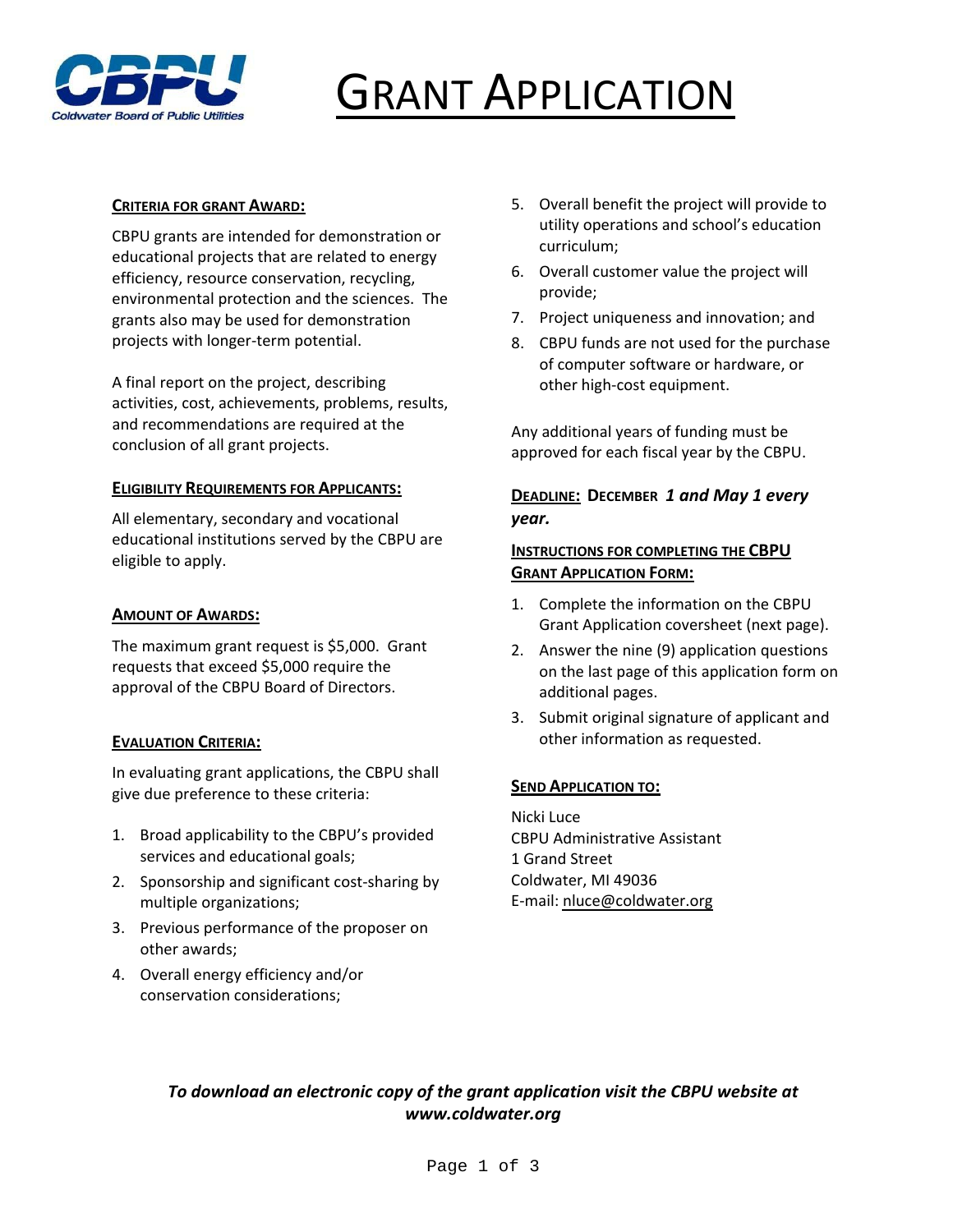# **CBPU GRANT APPLICATION**

| <b>TITLE OF PROJECT:</b>                                                                                             |                                                                                                                           |  |
|----------------------------------------------------------------------------------------------------------------------|---------------------------------------------------------------------------------------------------------------------------|--|
|                                                                                                                      |                                                                                                                           |  |
| SCHOOL INFORMATION:                                                                                                  |                                                                                                                           |  |
| <b>School Name:</b>                                                                                                  |                                                                                                                           |  |
| Address:                                                                                                             |                                                                                                                           |  |
|                                                                                                                      |                                                                                                                           |  |
|                                                                                                                      |                                                                                                                           |  |
|                                                                                                                      |                                                                                                                           |  |
| Phone:                                                                                                               | Fax:                                                                                                                      |  |
|                                                                                                                      |                                                                                                                           |  |
| Project applicant/s (primary applicant must be from sponsoring school):                                              |                                                                                                                           |  |
| Name and title:                                                                                                      |                                                                                                                           |  |
|                                                                                                                      |                                                                                                                           |  |
| Phone:                                                                                                               | E-mail:                                                                                                                   |  |
|                                                                                                                      |                                                                                                                           |  |
| Name and title:                                                                                                      |                                                                                                                           |  |
|                                                                                                                      |                                                                                                                           |  |
| Phone:                                                                                                               | E-mail:                                                                                                                   |  |
| SUBCONTRACTOR/OTHER PARTICIPANTS INFORMATION (IF APPLICABLE):                                                        |                                                                                                                           |  |
|                                                                                                                      |                                                                                                                           |  |
| Name and title:                                                                                                      |                                                                                                                           |  |
|                                                                                                                      |                                                                                                                           |  |
| Phone:                                                                                                               | E-mail:                                                                                                                   |  |
|                                                                                                                      |                                                                                                                           |  |
| Address:                                                                                                             |                                                                                                                           |  |
|                                                                                                                      |                                                                                                                           |  |
| <b>PROJECT TERM</b>                                                                                                  |                                                                                                                           |  |
| Proposed start date: (m/yr):                                                                                         | Proposed completion date: (m/yr):                                                                                         |  |
|                                                                                                                      |                                                                                                                           |  |
| <b>FUNDING AND BUDGET INFORMATION:</b>                                                                               |                                                                                                                           |  |
| Amount of CBPU funds requested (amounts over \$5,000 approval by CBPU Board of Directors):                           |                                                                                                                           |  |
|                                                                                                                      | ᅩ                                                                                                                         |  |
|                                                                                                                      |                                                                                                                           |  |
|                                                                                                                      | Funding from sources other than CBPU (list each amount, if applicable. Indicate if funds are unconfirmed. Also indicate   |  |
| whether the contribution is in-kind or monetary.)                                                                    |                                                                                                                           |  |
|                                                                                                                      |                                                                                                                           |  |
| Source/Type of funding:                                                                                              | Amount:                                                                                                                   |  |
| <u> 1989 - Johann Barn, fransk politik (d. 1989)</u>                                                                 | $\frac{1}{2}$                                                                                                             |  |
|                                                                                                                      |                                                                                                                           |  |
| <u> 1980 - Johann Barn, mars ann an t-Amhain Aonaich an t-Aonaich an t-Aonaich ann an t-Aonaich ann an t-Aonaich</u> | <u> 1989 - Johann Barn, mars eta bainar eta baina eta baina eta baina eta baina eta baina eta baina eta baina e</u><br>\$ |  |
|                                                                                                                      | $\frac{1}{2}$                                                                                                             |  |
|                                                                                                                      |                                                                                                                           |  |
|                                                                                                                      | Total project budget (total project budget should match itemized total budget requested later in application):            |  |